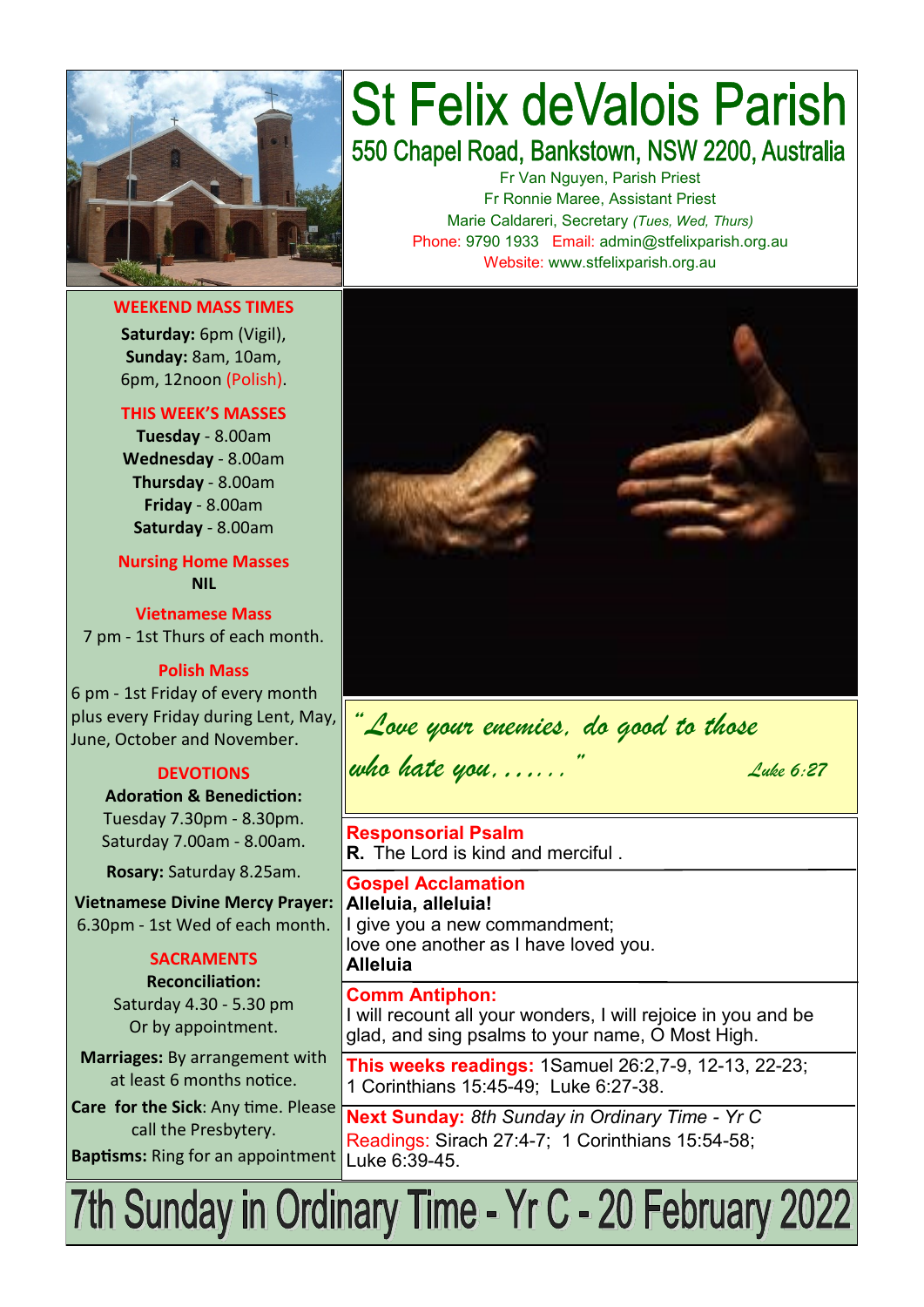Go the extra mile

Fettection It is easy to choose to be with others when they are acting politely and respectfully. But children do not always act this way, especially with other family members. We can probably all recall a family meal in which such behaviour was not observed. Yet we probably chose to sit through the meal anyway. We regularly give our children second chances—and often third and fourth chances—hoping that our generosity will be rewarded. That is how God acts with us. The ethic that Jesus describes seems like an impossible task: to give when asked and to do good to those who hate us. Yet family life is filled with opportunities to act generously and to love without measure. This is what we parents try to do every day. This is what we ask our children to learn. We are reminded that when we love generously and gratuitously, we love as God loves us. This is the meaning of mercy.

As you gather as a family, identify some things that family members are expected to do each day (prepare meals, go to school or work; complete homework assignments, complete household chores, behave appropriately at school, at work and at home; and so on). Discuss whether it is easy to live up to these expectations. Why or why not? Then discuss the meaning of the phrase "go the extra mile" and what it would mean to go the extra mile in the expectations you identified. Introduce today's Gospel: *In today's Gospel reading, Jesus describes how we are to act toward one another. What he says may sound like what we mean by the phrase "going the extra mile."* Read aloud today's Gospel, Luke 6:27-38. Discuss whether the actions Jesus describes are easy and consider why we might act in these ways if they seem difficult. Observe that today's Gospel challenges us to make choices based on God's standard; God loves us all the time by going the extra mile for us. During a time of quiet reflection, invite each family member to choose an action for the week in which he or she will go the "extra mile" for the family. Conclude in prayer by praying together *[St. Ignatius's Prayer for Generosity.](https://www.loyolapress.com/catholic-resources/prayer/traditional-catholic-prayers/saints-prayers/prayer-for-generosity-saint-ignatius-of-loyola)*

© Copyright Loyola Press All Rights Reserved. Used with permission. [www.loyolapress.com](http://www.loyolapress.com)

### **First Reconciliation - Yr 4 students - commitments**

The registered candidates for the Sacrament of Reconciliation will be doing their Rite of Commitments during the Masses this weekend. Classes will be commencing during the week and they will receive the Sacrament of Reconciliation on Wednesday 23rd March 2022. Please keep these students in your prayers as they commit and prepare for this Sacrament.  **NOTE:** Reconciliation for Students in year 3 will be held in Term 4.

**Market Day Fundraiser at Our Lady of Fatima Peakhurst** 

Saturday 5 March from 8am to 3pm in the Church carpark in Issac St, Peakhurst. The Saturday Foodies & Farmers Market is always a great event and this one will feature a large marquee run by parishioners from St Joseph's Riverwood with fantastic items to delight families. The event holds something for everyone, even an amusement area for children. All proceeds from the St Joseph's table/s will go towards the Church's Roof Fund.

WE NEED TO REMIND PEOPLE TO WEAR MASKS IN THE CHURCH FOR THE SAFETY AND PROTECTION OF ALL THOSE AROUND US ESPECIALLY THE ELDERLY AND THOSE WITH MEDICAL CONDITIONS. THANK YOU.

# **PLANNED GIVING PROGRAM REQUEST FORM**

### **Would you like to become a regular contributor to the Parish?**

If so, please fill in this slip and return it to the Parish Office. Otherwise send an e-mail with your details to Marie at admin@stfelixparish.org.au

| WOULD LIKE<br><b>ENVELOPES</b> | WOULD LIKE TO CONTRIBUTE<br>USING CREDIT CARD | WOULD LIKE TO CONTRIBUTE<br>VIA DIRFCT DFBIT |  |  |
|--------------------------------|-----------------------------------------------|----------------------------------------------|--|--|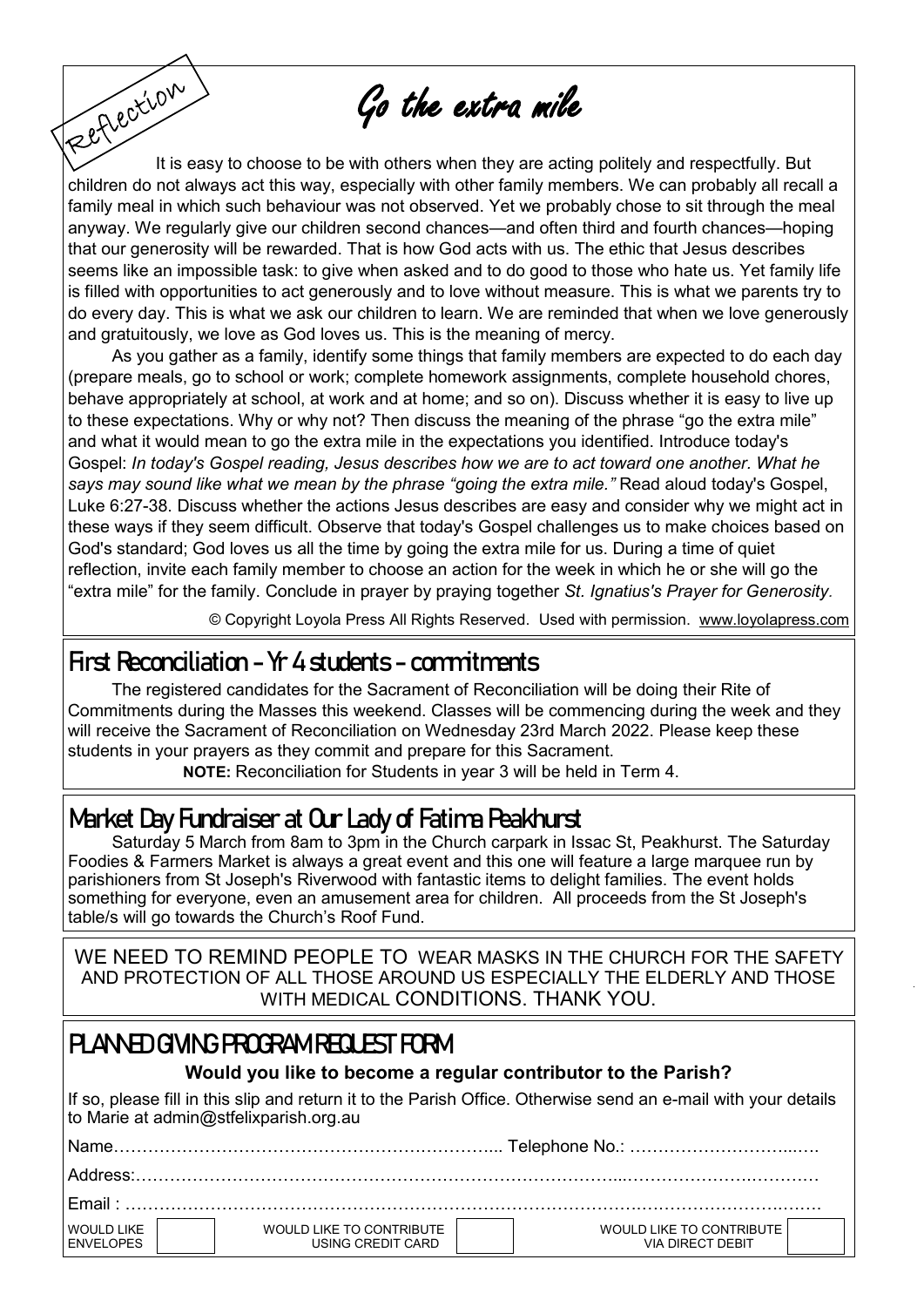# **GOSPEL: Luke 6:27-38**

### **A reading from the holy Gospel according to Luke.**

*Be merciful as your Father is merciful.*

Jesus said to his disciples: 'I say this to you who are listening: Love your enemies, do good to those who hate you, bless those who curse you, pray for those who treat you badly. To the man who slaps you on one cheek, present the other cheek too; to the man who takes your cloak from you, do not refuse your tunic. Give to everyone who asks you, and do not ask for your property back from the man who robs you. Treat others as you would like them to treat you. If you love those who love you, what thanks can you expect? Even sinners love those who love them. And if you do good to those who do good to you, what thanks can you expect? For even sinners do that much. And if you lend to those from whom you hope to receive, what thanks can you expect? Even sinners lend to sinners to get back the same amount. Instead, love your enemies and do good, and lend without any hope of return. You will have a great reward, and you will be sons of the Most High, for he himself is kind to the ungrateful and the wicked.

'Be compassionate as your Father is compassionate. Do not judge, and you will not be judged yourselves; do not condemn, and you will not be condemned yourselves; grant pardon, and you will be pardoned. Give, and there will be gifts for you: a full measure, pressed down, shaken together, and running over, will be poured into your lap; because the amount you measure out is the amount you will be given back.'

The Gospel of the Lord.

**Praise to you, Lord Jesus Christ.**

# **Mass Intentions:**

**Recently Deceased:** Maria Nguyen Thi Xuan; linh hon Phe-ro

**Anniversary:** 

**Deceased:** Maria Mun; JB Nghi; Maria Ngo; Theresa Nga; Rosa Nguyet; Youssef Hawa; Daminh Ngo Quang Tu; Maria.

**Sick:** Tom Quilty, Jason Timbs & Bart Hennely, Dau (Xuan); Gerard Go; Fatima Fernandes; Marian Periera; baby Alan Dien Quan Nguyen; Monina Rodriguez Pineda; Tenshi Asriel Magdaleno Arcenas; Rose Nuner; Maria Carta; Teresita Martinez; Maria Kovatsun; Frannie; Madelyn Nicole; Jun Ibarra; Abida Gill; Vo Van Kiet; Maria Bui Thi Don; Josette Ackad; Nivea Wani; Diana Emilie Perez; Billy; Lagi Amoa; Clarence Ally; Jane Aquino; Glory Bereira; Gladyse Broudou; Jenny; Hoa Mai; Wayne Waters; Rosa House; Nivea Wanigesekera; Annick Duval; Henriette Tam Tinh Lam; Phyllis Vujkovic; Sandra **Whaites** 

| <b>Weekly Rosters</b>  |                |                         |                  |                     |  |                                                                                |                     |  |  |  |  |  |
|------------------------|----------------|-------------------------|------------------|---------------------|--|--------------------------------------------------------------------------------|---------------------|--|--|--|--|--|
| <b>20 FEBRUARY</b>     |                |                         |                  |                     |  |                                                                                |                     |  |  |  |  |  |
| Reader 1               |                | <b>Patrick Abourizk</b> | Kiara Asuzu      |                     |  | <b>Helen Vujevic</b>                                                           | <b>Anthony Tran</b> |  |  |  |  |  |
| Reader 2               |                | Gloria Booby            | Maxwell Asuzu    |                     |  | Emanuela Viner                                                                 |                     |  |  |  |  |  |
| Acolyte                |                | Joseph Bui (A)          | An Dang (A)      |                     |  | Anthony Joseph (A)                                                             | Thanh Vu (A)        |  |  |  |  |  |
| Choir                  | St Anne        |                         | <b>SSOG</b>      |                     |  | <b>St Felix</b>                                                                | Elias               |  |  |  |  |  |
| <b>27 FEBRUARY</b>     |                |                         |                  |                     |  |                                                                                |                     |  |  |  |  |  |
| Reader 1               |                | <b>Emmanuel Icard</b>   | Joseph Dang      |                     |  | Mary O'Hea                                                                     | Harriet Owusu       |  |  |  |  |  |
| Reader 2               |                | <b>Patrick Abourizk</b> | Imelda Dela Cruz |                     |  | Thu Ha Kim                                                                     | "<br>$\epsilon$     |  |  |  |  |  |
| Acolyte                | Tuyen Tran (A) |                         | An Dang (A)      |                     |  | Thong Tran (A)                                                                 | Thanh Vu (A)        |  |  |  |  |  |
| Choir                  | <b>SMMC</b>    |                         | <b>SSOG</b>      |                     |  | <b>St Felix</b>                                                                | Jess                |  |  |  |  |  |
|                        |                | 20 February             |                  | 27 February         |  | Notes:                                                                         |                     |  |  |  |  |  |
| <b>Altar Society</b>   |                | Group 3                 |                  | Group 4 (see notes) |  | <b>SSOG: Singing Servants of God</b><br><b>SMMC: St Mary Mackillop's Choir</b> |                     |  |  |  |  |  |
| <b>Church Cleaners</b> |                | Vinh Nguyen             |                  | Mai Hai             |  | Group 4: Margaret Eastburn, Denise Ashe,                                       |                     |  |  |  |  |  |
| <b>SVDP</b>            |                | A Nguyen                |                  | D Rodrigues         |  | Eric Valencia, Bach Lam (Florist)                                              |                     |  |  |  |  |  |

### **Weekly Rosters**